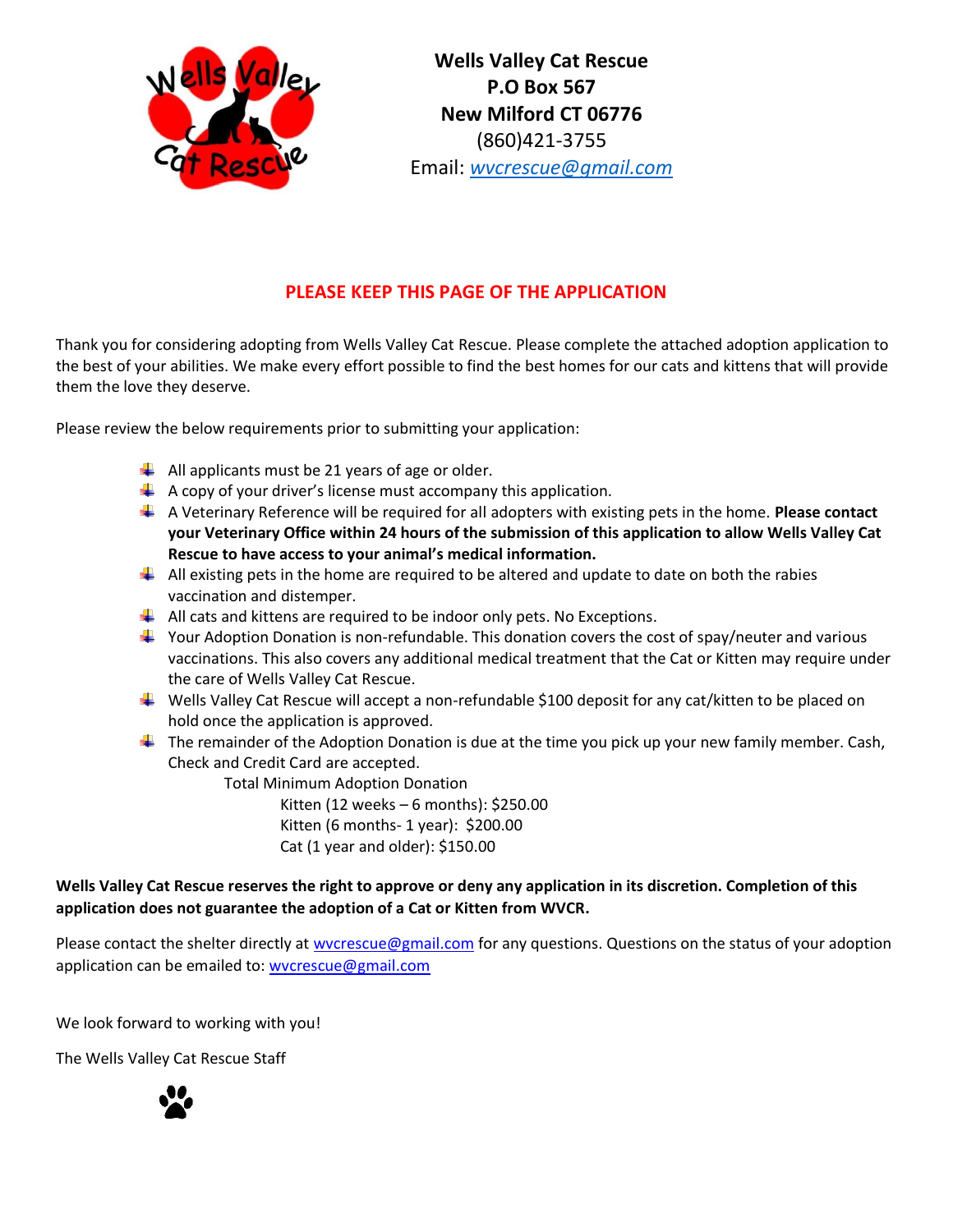# **Wells Valley Cat Rescue P.O. Box 567 New Milford CT 06776**

## **Adoption Application**

| Date Submitted: _________________ |                                                                                |                                                                                                                                                                                                                                                                                              |
|-----------------------------------|--------------------------------------------------------------------------------|----------------------------------------------------------------------------------------------------------------------------------------------------------------------------------------------------------------------------------------------------------------------------------------------|
|                                   |                                                                                | If you are submitting for a specific Cat or Kitten, what is the name: ______________________________<br>$\Box$ No specific Cat or Kitten in mind. Just would like to apply to start the process.<br>Have you previously submitted an application to WVCR? $\Box$ Yes $\Box$ No If Yes, When? |
|                                   |                                                                                | First Name: ______________________________Last Name: ____________________________DOB: ________________________                                                                                                                                                                               |
|                                   |                                                                                |                                                                                                                                                                                                                                                                                              |
|                                   |                                                                                |                                                                                                                                                                                                                                                                                              |
|                                   |                                                                                |                                                                                                                                                                                                                                                                                              |
|                                   |                                                                                | Names and ages of all other people who reside at this residence: ___________________________________                                                                                                                                                                                         |
| Do you: $\Box$ Own $\Box$ Rent    |                                                                                | Is your residence a: $\Box$ House $\Box$ Apartment $\Box$ Condo $\Box$ Other (please specify)                                                                                                                                                                                                |
|                                   | If you rent, does your lease allow pets? $\Box$ Yes $\Box$ No                  |                                                                                                                                                                                                                                                                                              |
|                                   | If you live in a condo, does your association allow pets? $\Box$ Yes $\Box$ No | Landlord/Condo Association Name and Contact Number: ____________________________                                                                                                                                                                                                             |

Please provide information about all animals that reside inside your home.

| Pets Name | Type of | Age | Spayed/Neutered? | Indoor/Outdoor | Declawed? |
|-----------|---------|-----|------------------|----------------|-----------|
|           | Animal  |     | (Y/N)            | Both?          | (Y/N)     |
|           |         |     |                  |                |           |
|           |         |     |                  |                |           |
|           |         |     |                  |                |           |
|           |         |     |                  |                |           |
|           |         |     |                  |                |           |
|           |         |     |                  |                |           |
|           |         |     |                  |                |           |
|           |         |     |                  |                |           |
|           |         |     |                  |                |           |
|           |         |     |                  |                |           |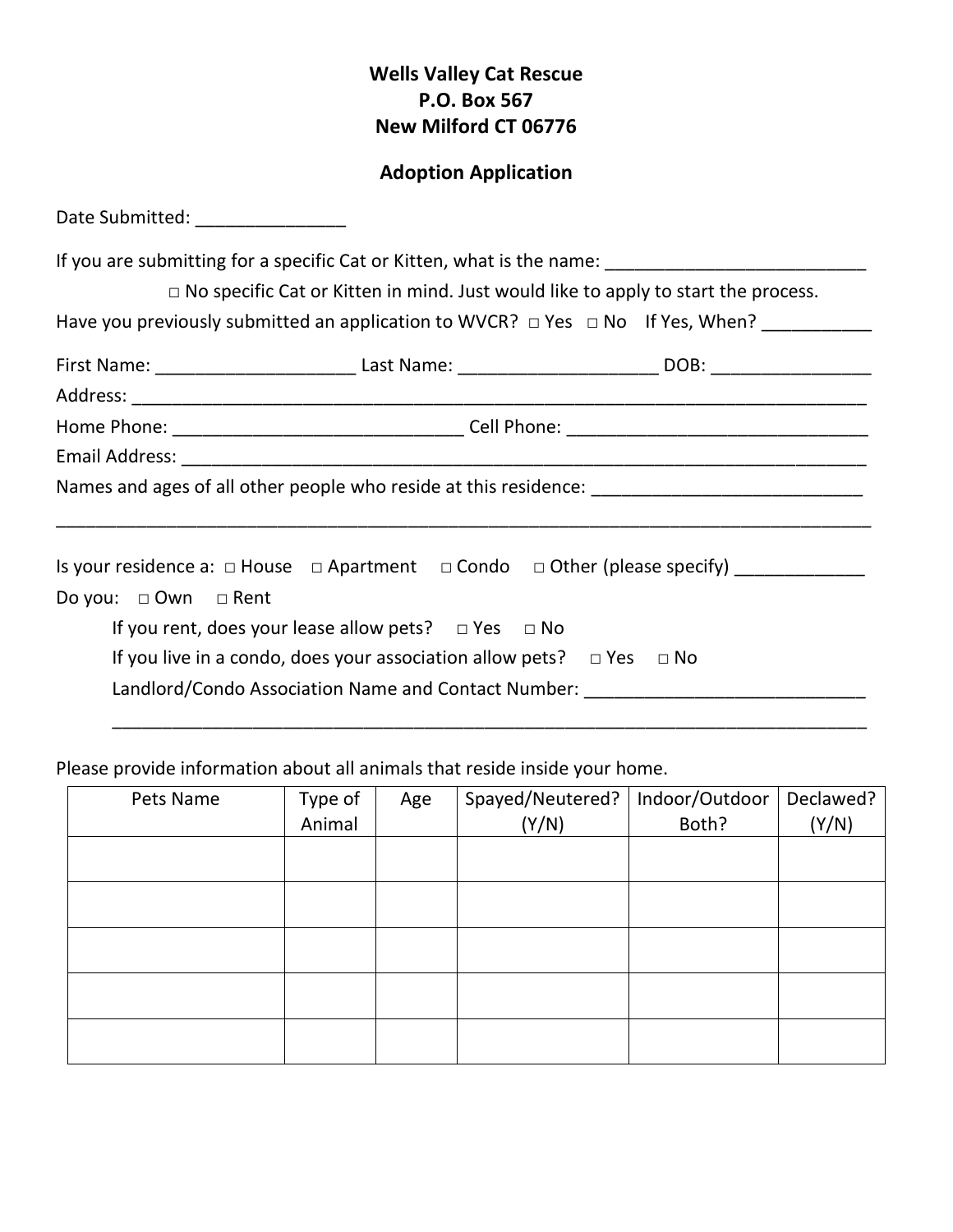How many dogs and cats have you owned/cared for in the last 10 years that are not listed as current residents?

\_\_\_\_\_\_\_\_\_\_\_\_\_\_\_\_\_\_\_\_\_\_\_\_\_\_\_\_\_\_\_\_\_\_\_\_\_\_\_\_\_\_\_\_\_\_\_\_\_\_\_\_\_\_\_\_\_\_\_\_\_\_\_\_\_\_\_\_\_\_\_\_\_\_\_\_\_\_\_\_\_ \_\_\_\_\_\_\_\_\_\_\_\_\_\_\_\_\_\_\_\_\_\_\_\_\_\_\_\_\_\_\_\_\_\_\_\_\_\_\_\_\_\_\_\_\_\_\_\_\_\_\_\_\_\_\_\_\_\_\_\_\_\_\_\_\_\_\_\_\_\_\_\_\_\_\_\_\_\_\_\_\_

\_\_\_\_\_\_\_\_\_\_\_\_\_\_\_\_\_\_\_\_\_\_\_\_\_\_\_\_\_\_\_\_\_\_\_\_\_\_\_\_\_\_\_\_\_\_\_\_\_\_\_\_\_\_\_\_\_\_\_\_\_\_\_\_\_\_\_\_\_\_\_\_\_\_\_\_\_\_\_\_\_ \_\_\_\_\_\_\_\_\_\_\_\_\_\_\_\_\_\_\_\_\_\_\_\_\_\_\_\_\_\_\_\_\_\_\_\_\_\_\_\_\_\_\_\_\_\_\_\_\_\_\_\_\_\_\_\_\_\_\_\_\_\_\_\_\_\_\_\_\_\_\_\_\_\_\_\_\_\_\_\_\_

\_\_\_\_\_ Dogs \_\_\_\_\_ Cats

What Happened to these animals? \_\_\_\_\_\_\_\_\_\_\_\_\_\_\_\_\_\_\_\_\_\_\_\_\_\_\_\_\_\_\_\_\_\_\_\_\_\_\_\_\_\_\_\_\_\_\_\_\_\_\_\_

Does anyone in your home have allergies to animals?  $\Box$  Yes  $\Box$  No If Yes, Please specify:

Please provide the Name and Contact information for your current veterinarian:

**\*Please contact your veterinarian within 24 hours of submitting this application to allow Wells Valley Cat Rescue to have access to your current and past animal's medical records\***

\_\_\_\_\_\_\_\_\_\_\_\_\_\_\_\_\_\_\_\_\_\_\_\_\_\_\_\_\_\_\_\_\_\_\_\_\_\_\_\_\_\_\_\_\_\_\_\_\_\_\_\_\_\_\_\_\_\_\_\_\_\_\_\_\_\_\_\_\_\_\_\_\_\_\_\_\_\_\_\_\_

What name are the records under: \_\_\_\_\_\_\_\_\_\_\_\_\_\_\_\_\_\_\_\_\_\_\_\_\_\_\_\_\_\_\_\_\_\_\_\_\_\_\_\_\_\_\_\_\_\_\_\_\_\_\_\_

Have you ever used another veterinarian in the past 5 years? If Yes, please provide Name and Contact info: \_\_\_\_\_\_\_\_\_\_\_\_\_\_\_\_\_\_\_\_\_\_\_\_\_\_\_\_\_\_\_\_\_\_\_\_\_\_\_\_\_\_\_\_\_\_\_\_\_\_\_\_\_\_\_\_\_\_\_\_\_\_\_\_\_\_\_\_\_\_

How many hours each day will the Cat/Kitten be left alone? \_\_\_\_\_\_\_\_\_\_\_\_\_\_\_\_\_\_\_\_\_\_\_\_\_\_\_\_\_\_\_\_ Do you travel often?  $\Box$  Yes  $\Box$  No If yes, who will care for the cat/kitten while you are away?

\_\_\_\_\_\_\_\_\_\_\_\_\_\_\_\_\_\_\_\_\_\_\_\_\_\_\_\_\_\_\_\_\_\_\_\_\_\_\_\_\_\_\_\_\_\_\_\_\_\_\_\_\_\_\_\_\_\_\_\_\_\_\_\_\_\_\_\_\_\_\_\_\_\_\_\_\_\_\_\_\_

\_\_\_\_\_\_\_\_\_\_\_\_\_\_\_\_\_\_\_\_\_\_\_\_\_\_\_\_\_\_\_\_\_\_\_\_\_\_\_\_\_\_\_\_\_\_\_\_\_\_\_\_\_\_\_\_\_\_\_\_\_\_\_\_\_\_\_\_\_\_\_\_\_\_\_\_\_\_\_\_\_

| Where will the Cat/Kitten spend time while you are not home?    |                                                          |                  |                    |  |
|-----------------------------------------------------------------|----------------------------------------------------------|------------------|--------------------|--|
| $\Box$ Loose Indoors                                            | $\Box$ Confined to a room indoors                        | $\square$ Garage | $\square$ Basement |  |
| □ Outdoors                                                      | $\Box$ Other:                                            |                  |                    |  |
|                                                                 | Where will the Cat/Kitten spend time while you are home? |                  |                    |  |
| $\Box$ Loose Indoors                                            | □ Confined to a room indoors                             | $\Box$ Garage    | □ Basement         |  |
| □ Outdoors                                                      | □ Other: _________________________                       |                  |                    |  |
| Under what circumstances would you return a Cat/Kitten to WVCR? |                                                          |                  |                    |  |
|                                                                 |                                                          |                  |                    |  |

\_\_\_\_\_\_\_\_\_\_\_\_\_\_\_\_\_\_\_\_\_\_\_\_\_\_\_\_\_\_\_\_\_\_\_\_\_\_\_\_\_\_\_\_\_\_\_\_\_\_\_\_\_\_\_\_\_\_\_\_\_\_\_\_\_\_\_\_\_\_\_\_\_\_\_\_\_\_\_\_\_